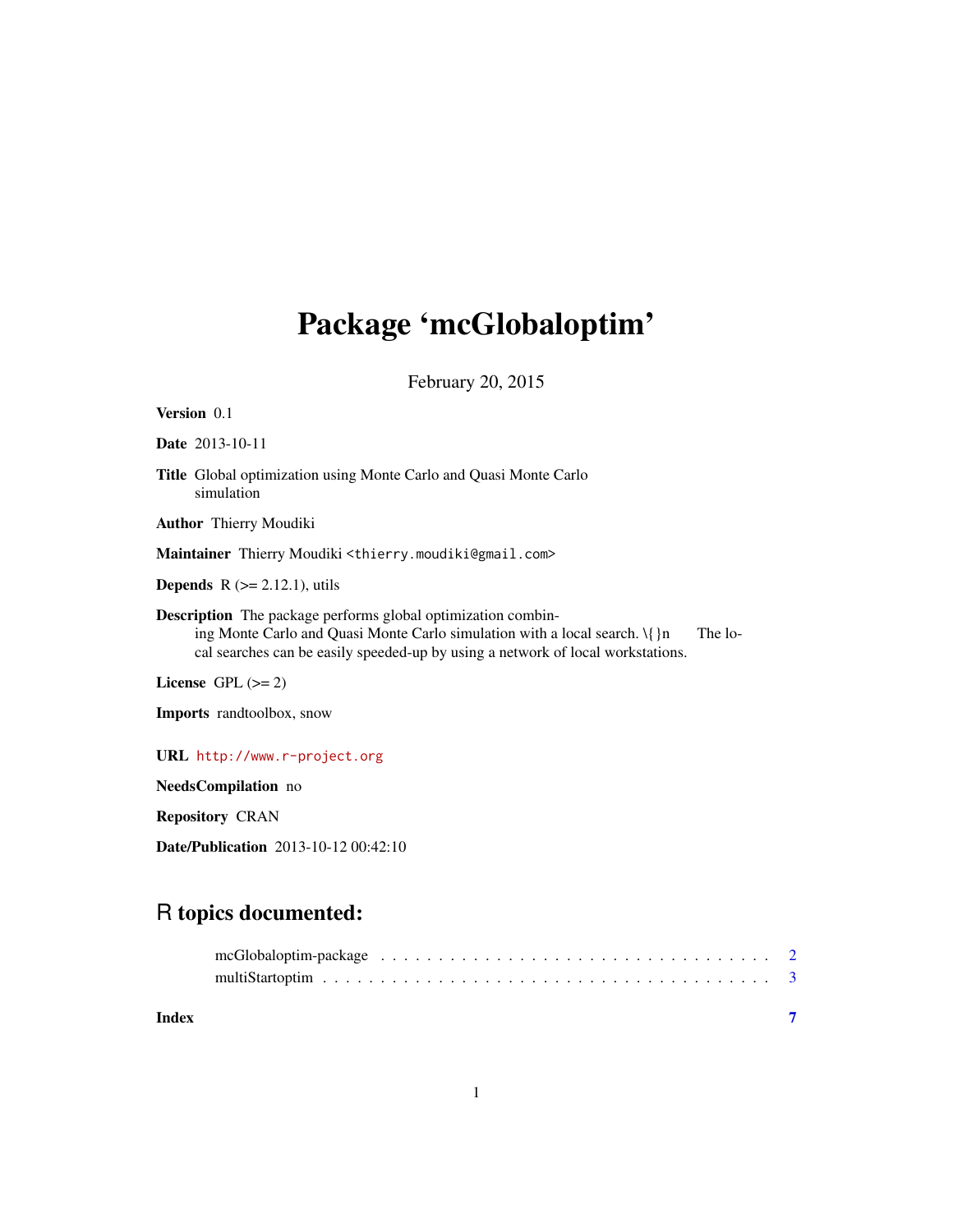<span id="page-1-0"></span>mcGlobaloptim-package *Global optimization using Monte Carlo and Quasi Monte Carlo simultation*

#### Description

Global optimization combining Monte Carlo and Quasi Monte Carlo simulation with a local search. The local searches can be easily speeded up by using a network of local workstations.

#### Details

| Package: | mcGlobaloptim   |
|----------|-----------------|
| Type:    | Package         |
| Version: | 0.5             |
| Date:    | 2013-10-10      |
| License: | $GPL-2$ $GPL-3$ |

#### Author(s)

Thierry Moudiki Maintainer: <thierry.moudiki@gmail.com>

#### References

C. Dutang, P. Savicky (2013). randtoolbox: Generating and Testing Random Numbers. R package version 1.14.

M. J. A. Eugster, J. Knaus, C. Porzelius, M. Schmidberger, E. Vicedo (2011). Hands-on tutorial for parallel computing with R. Computational Statistics. Springer.

M. Gilli, E. Schumann (2010). A Note on 'Good Starting Values' in Numerical Optimisation. Available at SSRN.

F. Glover, G. Kochenberger (2003). Handbook of Metaheuristics. Kluwer Academic Publishers.

H. Niederreiter (1992). Random Number Generation and Quasi-Monte Carlo Methods. Society for Industrial and Applied Mathematics.

M. Schmidberger, M. Morgan, D. Eddelbuettel, H. Yu, L. Tierney, U. Mansmann(2009). State of the art in parallel computing with R. Journal of Statistical Software.

L. Tierney, A. J. Rossini, Na Li and H. Sevcikova (2013). snow: Simple Network of Workstations. R package version 0.3-12.

A. Zhigljavsky, A. Zilinkas (2008). Stochastic Global Optimization. Springer Science+Business Media.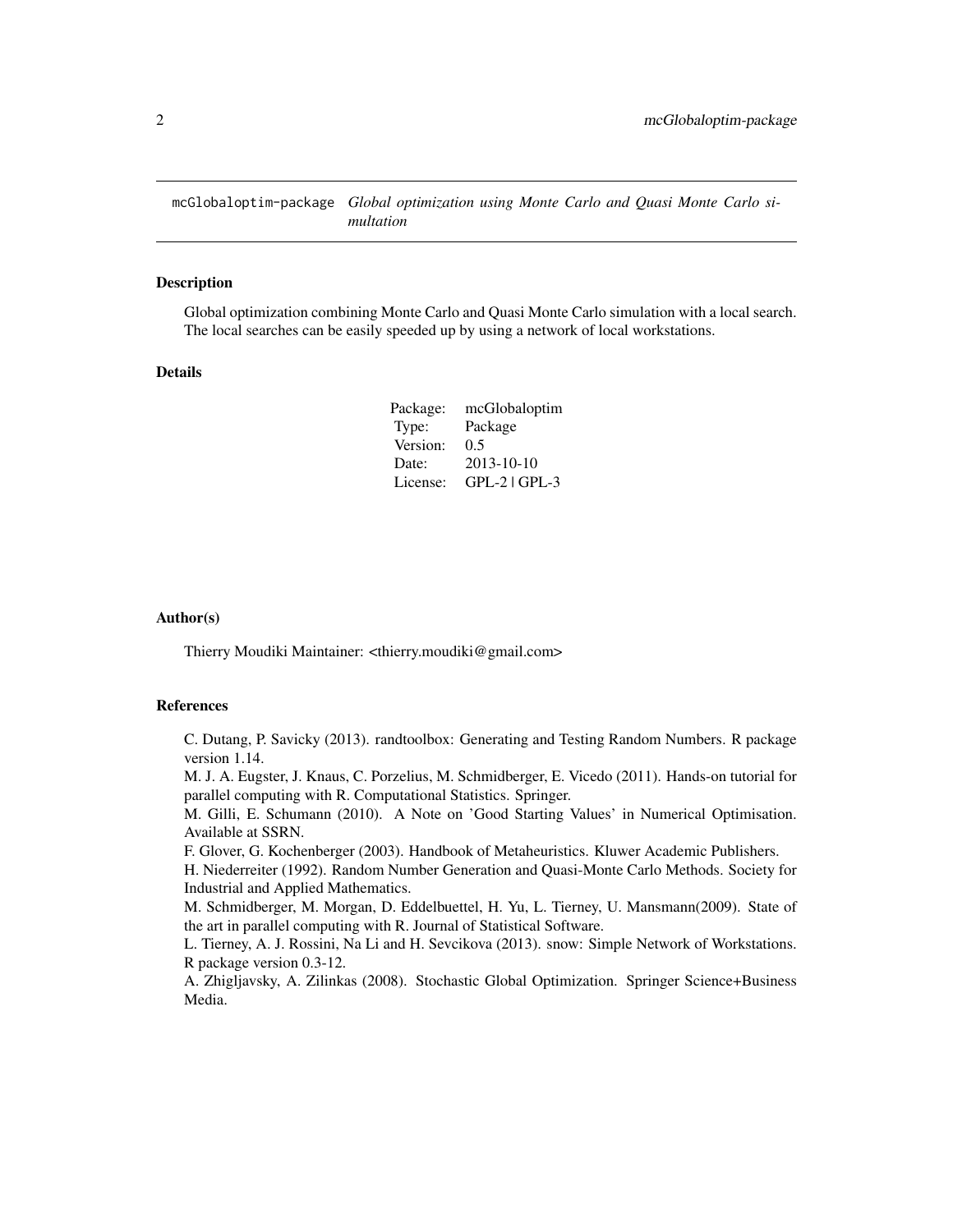<span id="page-2-0"></span>multiStartoptim *Multistart global optimization using Monte Carlo and Quasi Monte Carlo simulation.*

#### Description

multiStartoptim generates pseudo-random and quasi-random numbers within the search domain specified by its bounds. Local searches are then performed by a user-selected method, either on the whole set of numbers generated as starting points, or only on the points lying under the objective function's median. When (and only when) a high number of local searches are to be performed, parallel computation can be used to speed-up the search.

#### Usage

```
multistartoptim(start@ = NULL, objectivefn, gradient = NULL, ...hessian = NULL, lower = -Inf, upper = Inf, control = list(),
method = c("L-BFGS-B", "Nelder-Mead", "nlminb"), nbtrials = NULL,
 typerunif = c("runifbase", "runifantithetics", "sobol", "torus",
 "niederreiterlodisp"), localsearch = c("exhaustive", "median"),
 verb = FALSE, nbclusters = NULL)
```
#### Arguments

| start0      | Starting value (a numeric value or a vector). If start0 is provided, a simple<br>call to optim or nlminb is performed. No numbers' simulation, no parallel<br>computation.                                                                                                                                                                                  |
|-------------|-------------------------------------------------------------------------------------------------------------------------------------------------------------------------------------------------------------------------------------------------------------------------------------------------------------------------------------------------------------|
| objectivefn | The function to be minimized (the objective function).                                                                                                                                                                                                                                                                                                      |
| gradient    | The gradient of the objective function.                                                                                                                                                                                                                                                                                                                     |
| $\cdots$    | Additional parameters to be provided to objective function (see in examples)                                                                                                                                                                                                                                                                                |
| hessian     | The hessian parameter (or function), to be use like in optim (or nlminb).                                                                                                                                                                                                                                                                                   |
| lower       | lower bound(s) for the search domain. Should be provided and finite.                                                                                                                                                                                                                                                                                        |
| upper       | upper bound(s) for the search domain. Should be provided and finite.                                                                                                                                                                                                                                                                                        |
| control     | Optimization control parameters defined exactly as in optim or nlminb.                                                                                                                                                                                                                                                                                      |
| method      | The method used for local search. Can be either "L-BFGS-B", "Nelder-Mead"<br>from optim, or a PORT routine implemented by nlminb.                                                                                                                                                                                                                           |
| nbtrials    | Number of pseudo-random and quasi-random numbers generated within the<br>search domain specified by the lower and upper bounds                                                                                                                                                                                                                              |
| typerunif   | The type of pseudo-random and quasi-random numbers simulation chosen. The<br>default method "runifbase" is based on uniform pseudo-random numbers gener-<br>ated from SF-Mersenne Twister algorithm, implemented in package randtoolbox.<br>Please refer to randtoolbox package's vignette for more in-depth information<br>on the simulation methods used. |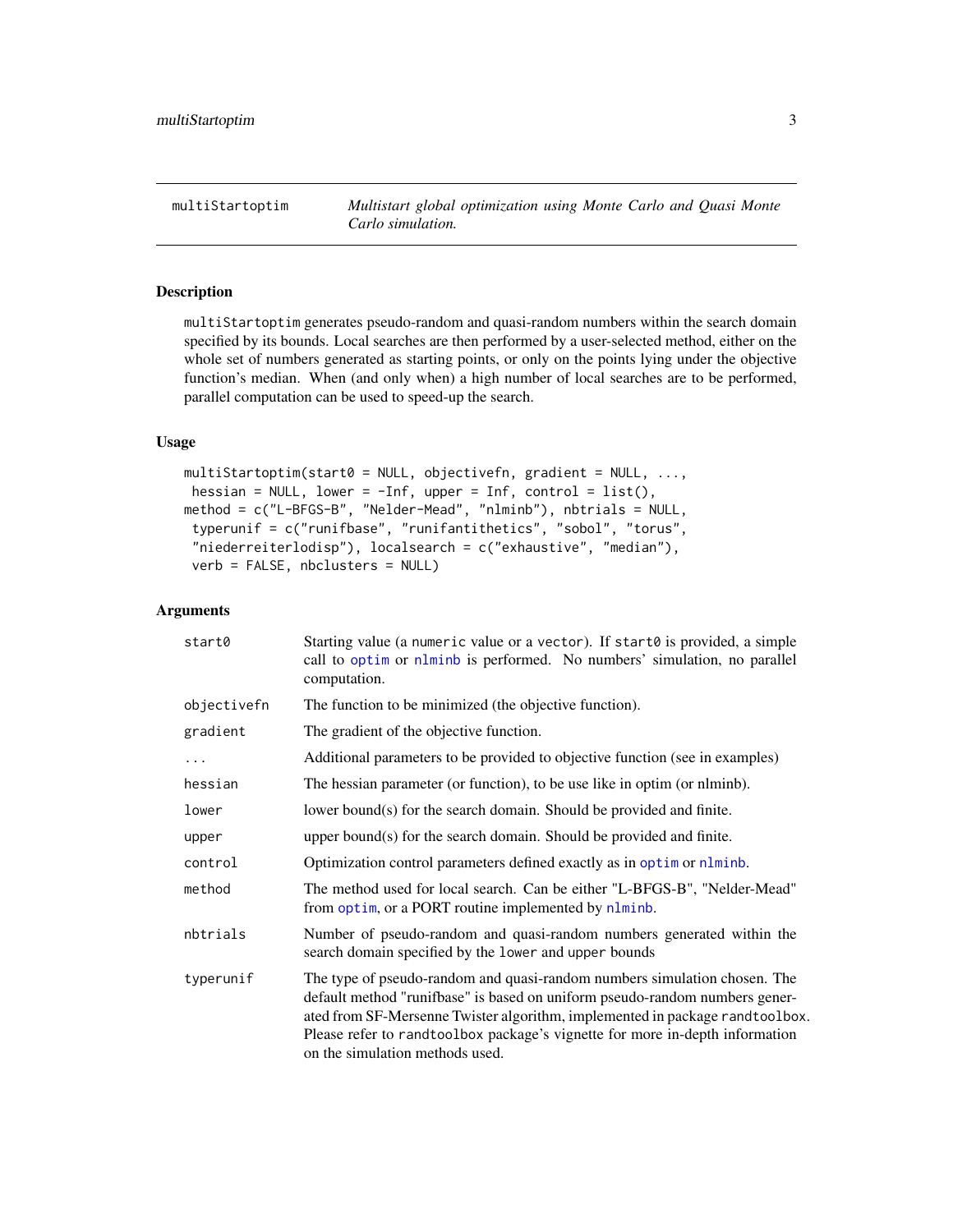<span id="page-3-0"></span>

| localsearch | The local searches are performed by a user-selected method, either on the whole<br>set of numbers generated as starting points, or only on the points lying under the<br>objective function's median. |
|-------------|-------------------------------------------------------------------------------------------------------------------------------------------------------------------------------------------------------|
| verb        | If TRUE, the user can have details on the computation, typically the iterations and<br>the objective function values obtained when the algorithm finds a better solution.                             |
| nbclusters  | The number of clusters on a local host to be used for parallel computation.                                                                                                                           |

#### Details

For details on the methods used for local searches, refer to [optim](#page-0-0) or [nlminb](#page-0-0). For details on the random or quasi-random simulation, refer to package randtoolbox, especially its vignette. For details on parallel computation on a simple network of workstations, refer to package snow.

#### Value

If verb != TRUE, a list with the values obtained from optim or nlminb. Or else, the list of values from optim or nlminb, plus a list of additional information on the iterations and the objective function values obtained whenever the algorithm finds a better solution.

#### **Note**

Minimization is performed by default. To maximize, try scaling the objective with -1.

#### Author(s)

Thierry Moudiki

#### References

C. Dutang, P. Savicky (2013). randtoolbox: Generating and Testing Random Numbers. R package version 1.14.

M. J. A. Eugster, J. Knaus, C. Porzelius, M. Schmidberger, E. Vicedo (2011). Hands-on tutorial for parallel computing with R. Computational Statistics. Springer.

M. Gilli, E. Schumann (2010). A Note on 'Good Starting Values' in Numerical Optimisation. Available at SSRN.

F. Glover, G. Kochenberger (2003). Handbook of Metaheuristics. Kluwer Academic Publishers.

H. Niederreiter (1992). Random Number Generation and Quasi-Monte Carlo Methods. Society for Industrial and Applied Mathematics.

M. Schmidberger, M. Morgan, D. Eddelbuettel, H. Yu, L. Tierney, U. Mansmann(2009). State of the art in parallel computing with R. Journal of Statistical Software.

L. Tierney, A. J. Rossini, Na Li and H. Sevcikova (2013). snow: Simple Network of Workstations. R package version 0.3-12.

A. Zhigljavsky, A. Zilinkas (2008). Stochastic Global Optimization. Springer Science+Business Media.

#### Examples

### Example from optim : # "wild" function, global minimum at about -15.81515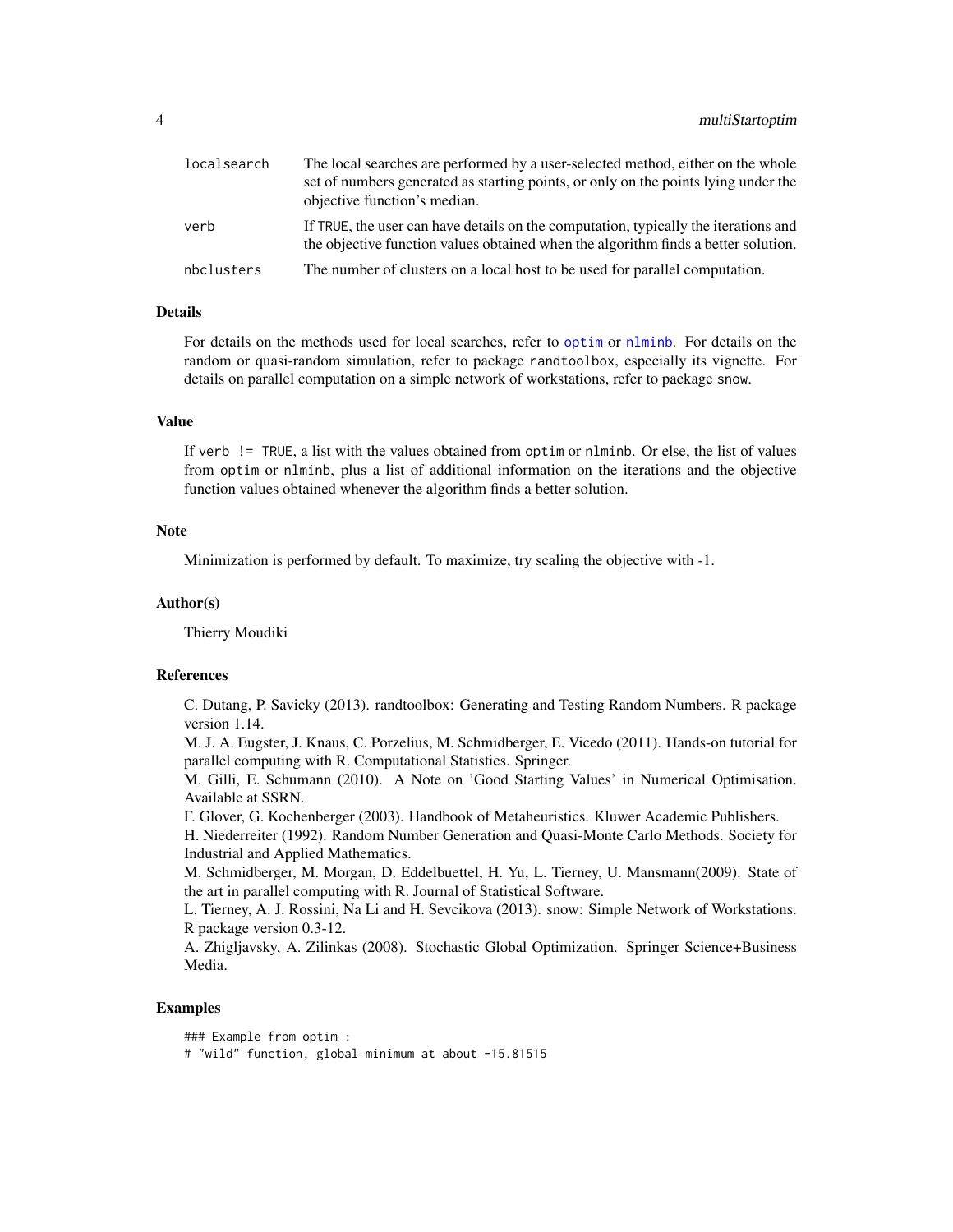```
fw \leftarrow function (x){
 10*sin(0.3*x)*sin(1.3*x^2) + 0.00001*x^4 + 0.2*x+80
}
plot(fw, -50, 50, n = 1000, main = "optim() minimising 'wild function'")
(minfw <- multiStartoptim(objectivefn = fw, lower = -40,
                          upper = 40, method = "nlminb", nbtrials = 500,
                          typerunif = "sobol", verb = TRUE)points(minfw$res$par, minfw$res$objective, pch = 8, lwd = 2, col = "red", cex = 2)
### Calibrating the Nelson-Siegel-Svensson model (from Gilli, Schumann (2010)) :
# Nelson - Siegel - Svensson model
NSS2 <- function(betaV, mats)
{
  gam1 <- mats / betaV [5]
  gam2 <- mats / betaV [6]
  aux1 < -1 - exp (- gam1)aux2 < - 1 - exp (- gam2)betaV[1] + betaV[2] \star (aux1 / gam1) +
   betaV[3] * (aux1 / gam1 + aux1 - 1) +betaV[4] \star (aux2 / gam2 + aux2 - 1)
}
betaTRUE <-c(5, -2, 5, -5, 1, 3)mats <- c(1 ,3 ,6 ,9 ,12 ,15 ,18 ,21 ,24 ,30 ,36 ,48 ,60 ,72 ,84 ,
          96,108 ,120)/ 12
yM <- NSS2 (betaTRUE, mats)
dataList \le list ( yM = yM, mats = mats, model = NSS2)
plot (mats, yM, xlab = " maturities in years ", ylab =" yields in pct. ")
# define objective function
OF <- function (betaV, dataList) {
 mats <- dataList$mats
 yM <- dataList$yM
 model <- dataList$model
  y <- model(betaV, mats)
  aux <-y - yMcrossprod(aux)
}
settings \le list (min = c( 0, -15, -30, -30, 0, 3),
                  max = c (15, 30, 30, 30, 30, 3, 6), d = 6)NSStest <- multiStartoptim(objectivefn = OF, data = dataList,
                           lower = settings$min,
                           upper = settings$max,
                           method = "nlminb",
                           nbtrials = 50, typerunif = "torus")
lines(mats, NSS2(NSStest$par, mats), col = 'blue')
# (Only) when nbtrials is high, parallelization makes the computation faster.
# Try a lower number of trials and compare the expressions with a timer.
nbtrials <- 500
#t1 <- multiStartoptim(objectivefn = OF, data = dataList,
```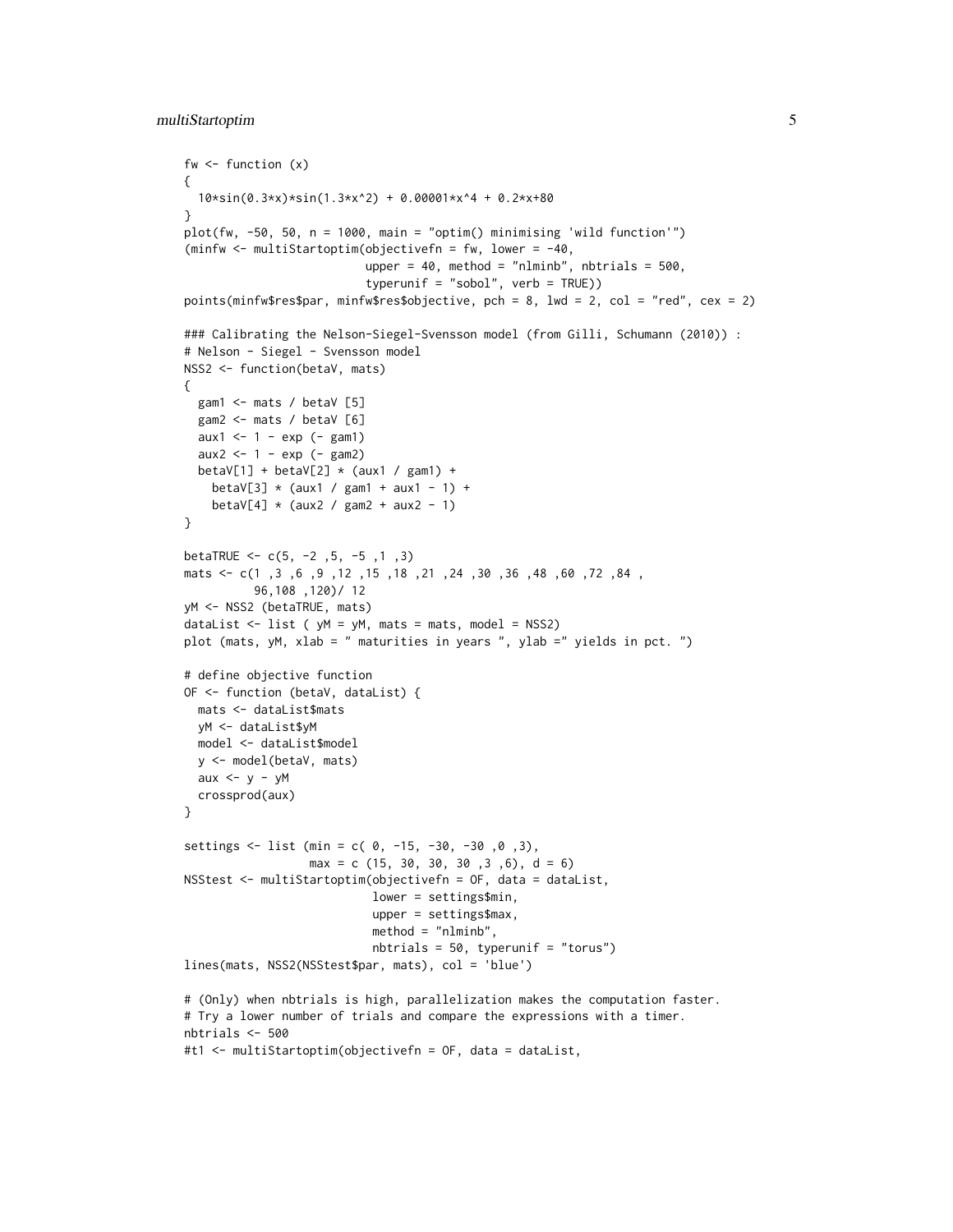```
# lower = settings$min,
# upper = settings$max,
# nbtrials = nbtrials,<br># typerunif = "sobol",
# typerunif = "sobol",
#
method="nlminb",<br>
#
moclusters=2)
                   nbclusters=2)t0 <- multiStartoptim(objectivefn = OF, data = dataList,
                  lower = settings$min,
                  upper = settings$max,
                  nbtrials=nbtrials,
                  typerunif="sobol",
                  method="nlminb")
```

```
#all.equal(t0, t1)
```